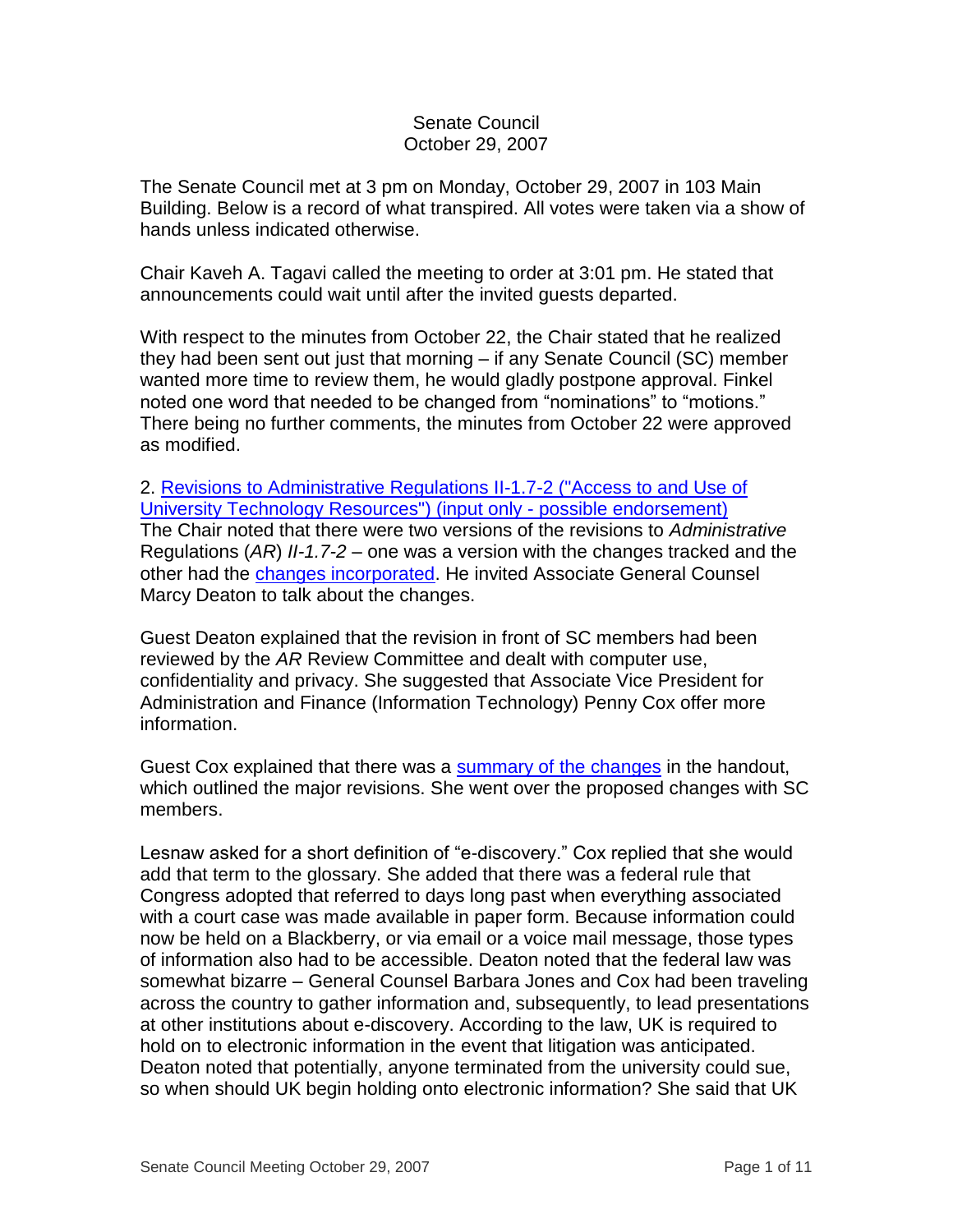could reasonably expect litigation upon receipt of a letter from an attorney or a lawsuit, so it was upon those types of triggers when all electronic communications regarding the matter would be retained, including communications from a supervisor, the individual, and everyone who may have communicated in any form about the issue.

Lesnaw asked if a home-use computer could be sequestered in the event of ediscovery, if the only UK use had been through the email system. Deaton replied in the affirmative, but Cox clarified to say that General Counsel Jones had specifically said that unless UK was forced to, UK would not go after home computers.

Cox noted that there was also a weakness regarding a lack of a document retention policy. For those folks who kept years and years of emails, since UK had no document retention policy, all those years of emails could be required by a court. She said the revisions to *AR II-1.7-2* rectified this by requiring a document retention period of seven days for disaster purposes. However, if many years of email were downloaded to an individual's hard drive, all those emails would still be accessible by the courts.

Michael noted that a very short definition to discovery was that it was the method by which parties in court find out what information all the parties involved have access to. Wood asked about section C under "IV. Confidentiality" and wondered what was meant by "university systems" – did that refer to university processes or only computing systems? Cox replied with an example: when the "I love you" virus hit campus several years back in which a Trojan in an email retrieved contact lists and automatically forwarded similar attacks, it was a denial of service attack. Emails were being sent out so rapidly that ports had to be shut down on email servers to protect the continuing operation of the university.

Finkel said that he was still unclear on the definition. Cox replied that it was in the glossary. Wood asked if the language would cover a situation in which a department chair or dean would need to access a staff or faculty employee's computer in the event of death, resignation, etc. to allow continued departmental operations. Cox said that it did. Finkel noted that the term "university system" was not in the glossary – Deaton said it would be added.

Thelin said that a university usually had the right to limit who would have access to systems. He wondered how UK was allowed to include and exclude vendors. Cox replied that she believed that vendors doing business with UK went through the open bid process and are subsequently sanctioned during the open bid process. Changes to the *AR* also took away the right of departmental or system administrators to authorize commercial use of UK systems – that authority would reside with the University System Administrator if the revisions were incorporated. Cox said that the only commercial use of linking to a dot-com site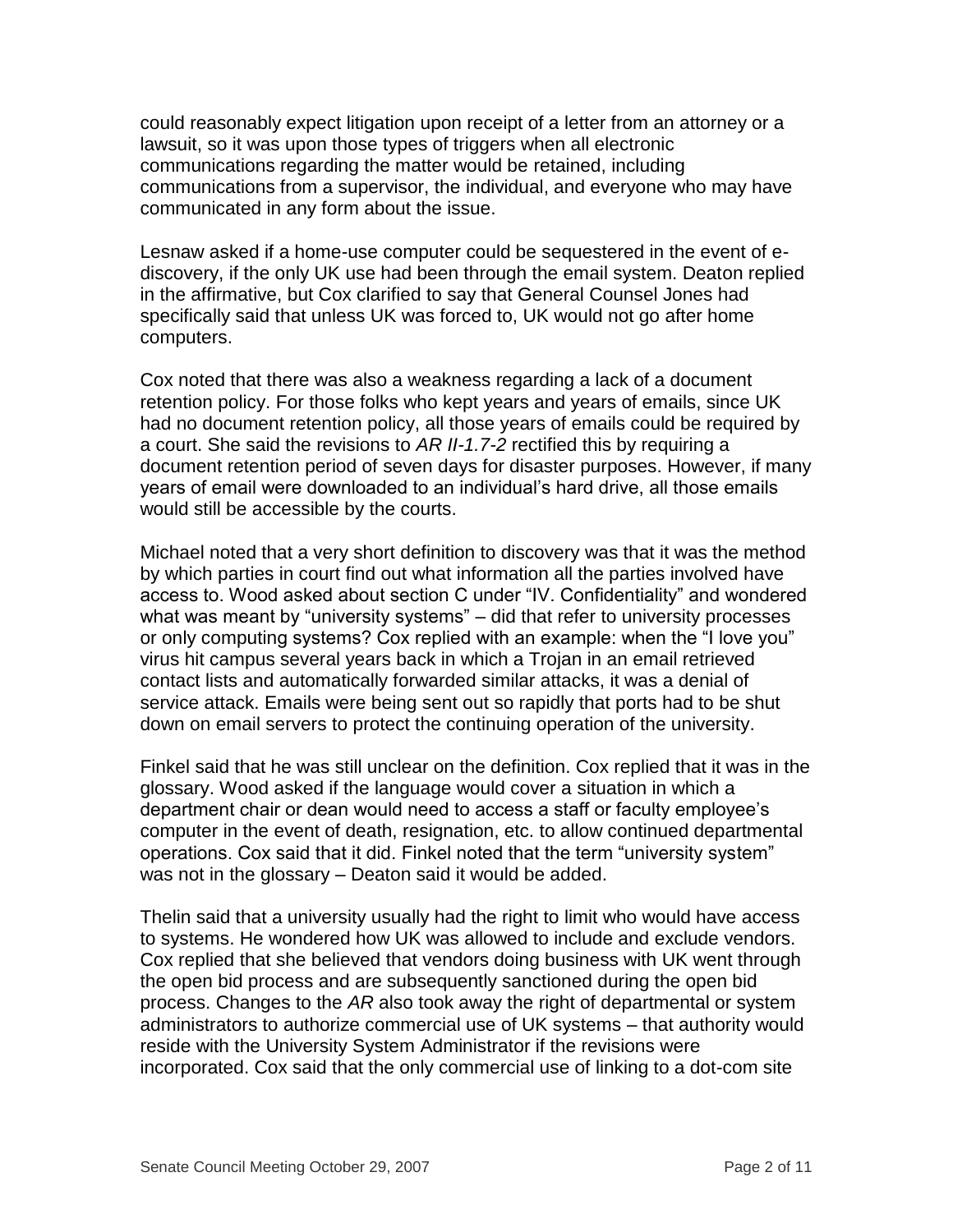that she was aware of is that of UK Athletics. She replied to Thelin that other units could theoretically be allowed to do the same.

Lesnaw suggested that the policy should more clearly state that it was not just computer hardware that is under the purview of the *AR*. Cox said that it could be added. Finkel noted that in the section VI.B., the three caveats for allowing a system administrator to remove information from individual accounts did not include the need to delete information from students and employees who had left the university or died. Cox noted that it was already allowed, but Finkel pointed out that if the wording was approved as is, a student or employee leaving UK was not an approved reason to retrieve information for their account.

Aken noted a variety of issues that she and other colleagues in Libraries had identified. One item was the use of library resources (for which licenses were required) by non employees – she said that in written, signed documents, only employees and students were allowed access to such program from remote sites – all others, including retirees and spouses of employees could access the information only on a walk-in basis. In response to a comment by Randall, Aken said that Libraries uses the list of emeriti faculty in the Bulletin for purposes of identifying emeriti faculty who needed and were allowed access to such electronic resources in Libraries. Aken added that there were additional difficulties as it related to the use of proxy servers for some adjunct professors and instructors. Cox replied that a group was reviewing that process and would have a report finished by December.

Provost's Liaison Greissman suggested a follow up sentence that indicated that certain units were allowed to restrict access to some sources due to licensing limitations. Many SC members thought such a sentence was appropriate.

Aken outlined additional concerns: removing the word "information" as a modifier to "technology" in the revised version of the *AR* could be misleading, so it was better to leave it as "information technology"; some areas of the revised *AR* contained licensing and copyright information that violated the law or the approved use of library resources; the term used in the *AR* of "fair use" had connotations of copyright issues for many – it would be preferable to use language such as, "equitable use"; and that there were many databases purchased for the use of areas like College of Pharmacy for-profit labs, Coldstream units and Advanced Science and Technology Commercialization Center (ASTeCC) – she was not sure how far the language on commercial purpose stretched.

Deaton replied to the last point by acknowledging that it referred to individuals who used system resources to make money, not commercial endeavors by the university as a whole. She said Aken made a good point and that the language would be clarified.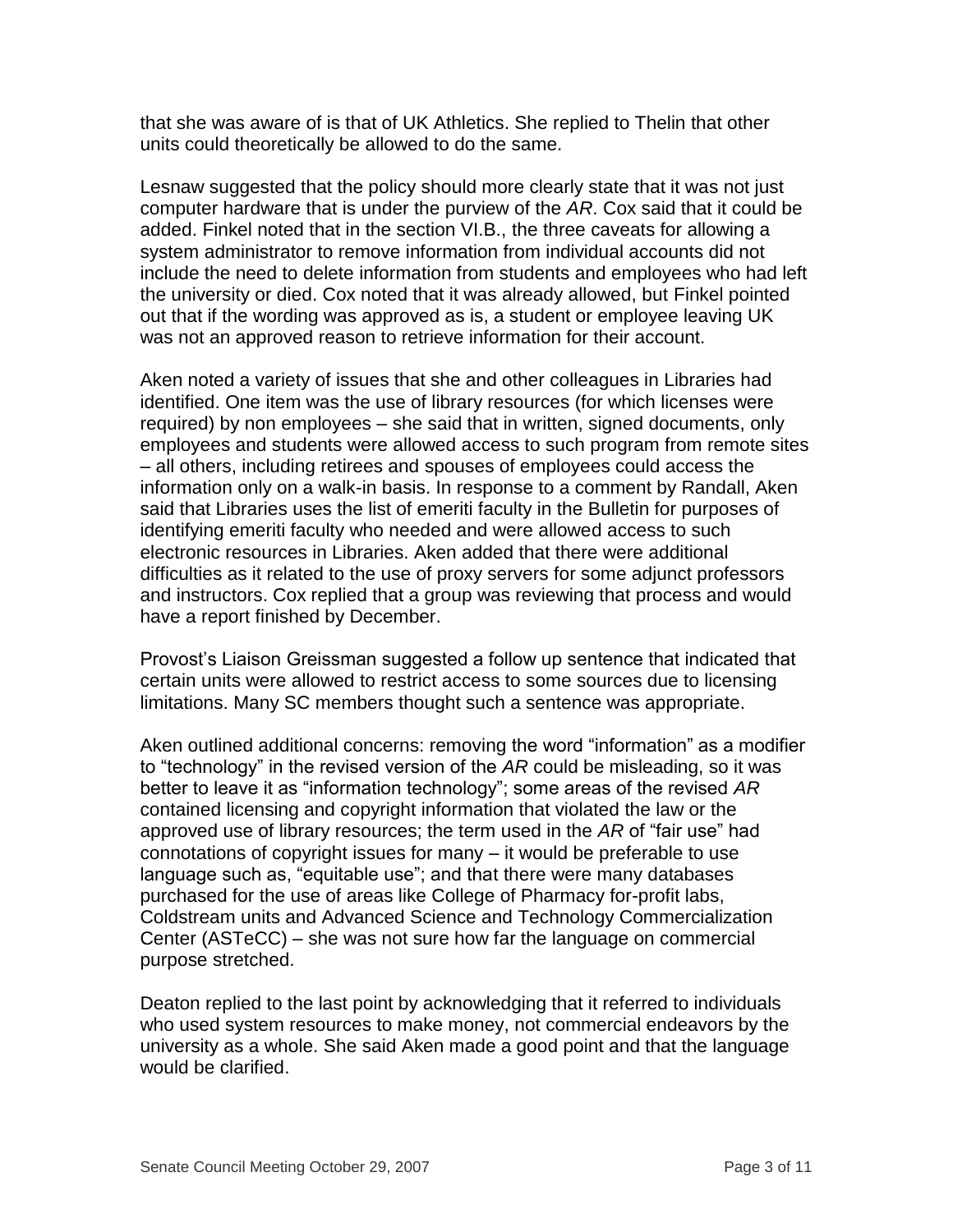Lesnaw asked about faculty members who offered consulting services to external organizations and, in the process, utilized university resources. Deaton said that language that was associated with consulting elsewhere in the *ARs* would link to this language to clarify it. After additional brief comments, Lesnaw opined that such information should be reconciled prior to endorsing or not endorsing the language proposed for *AR II-1.7-2*

Piascik asked about the scope of the review of the proposed language thus far – she noted that within such a small body as the SC, many possible problems had been raised. Cox said the effort for input from various entities was just beginning. Piascik suggested that colleges and individuals with IT responsibilities be asked to review the language.

With respect to surveillance activities, Cox said there had only been one instance in which IT did some of that type of activity. IT was asked to aid an investigation in Human Resources when it was alleged that an employee was running her husband's lawn care business from UK. She stated explicitly that IT was not in the monitoring business.

Wood said that the language in sections IX. E. and F. were inconsistent with the research needs of faculty – sometimes research activities were not fair. Michael opined that it would be equitable to allow one faculty researcher to do a very large project that used many resources, although it might not be considered fair.

Lesnaw asked if any individuals from the UK Research Foundation or the Office of the Vice President for Research (OVPR) had been involved in the revisions. Deaton replied that there were two representatives from the OVPR. When discussions on particular areas began, such as research, the Office of Sponsored Projects Administration Director Debbie Davis was invited to participate.

The Chair noted the time and the other agenda items remaining. He suggested a SC member make a motion, if so inclined, to focus any further discussion. Finkel **moved** to request that the proposed changes to *Administrative Regulations II-1.7-2* be incorporated by the AR Review Committee prior to being considered again by the Senate Council. Harley **seconded**. Deaton requested that additional comments be sent to her via email so they could also be considered.

There being no further discussion, a **vote** was taken on the motion to request that the proposed changes to *Administrative Regulations II-1.7-2* be incorporated by the AR Review Committee prior to being considered again by the Senate Council. The motion **passed** unanimously. The Chair thanked Deaton and Cox for attending.

The Chair suggested that those present introduce themselves for the benefit of the remaining guests.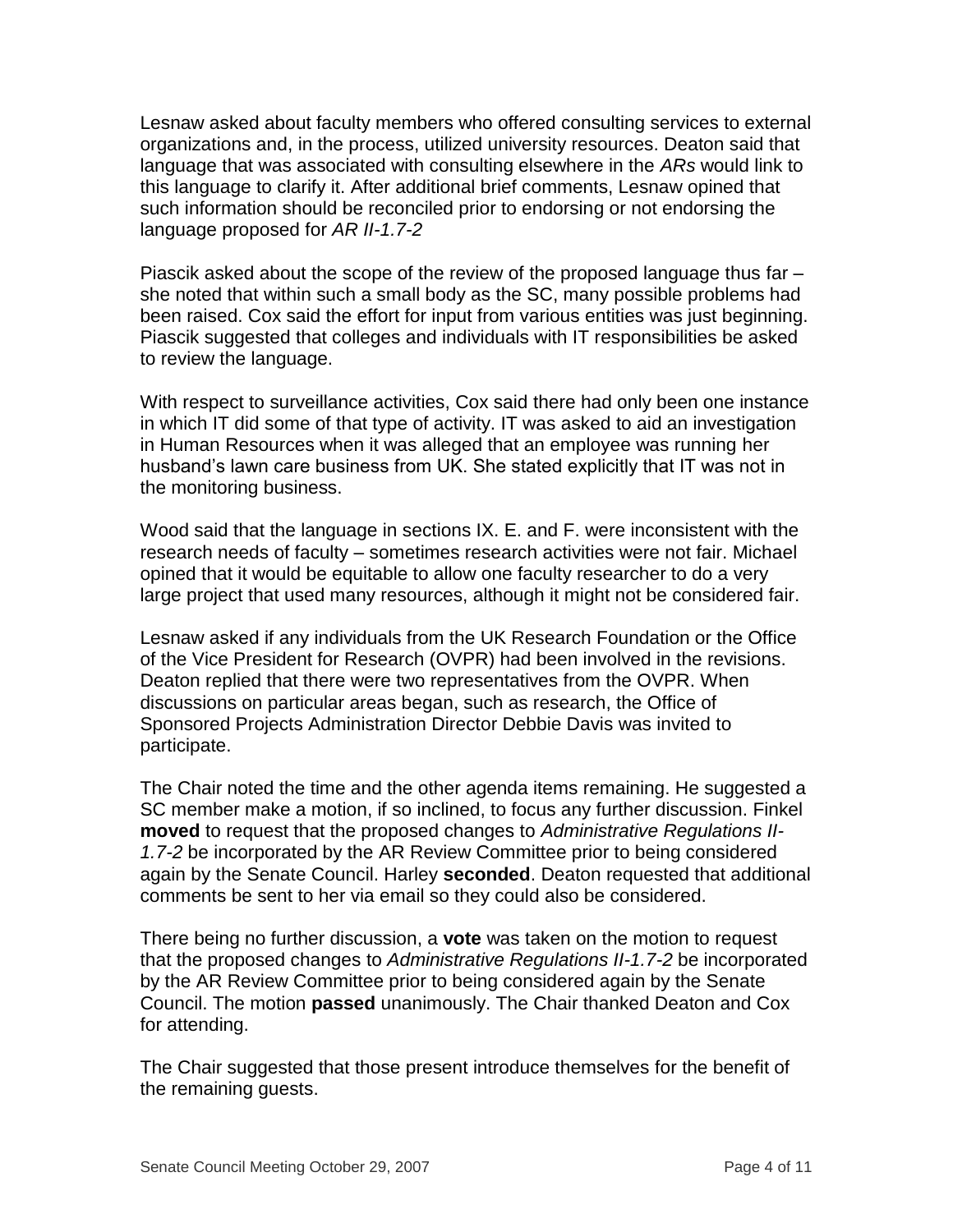## 3. Proposed Change *Senate Rules 5.1.8.2* [\("Unilateral Withdrawals"\) -](http://www.uky.edu/USC/New/files/20071029/Course%20Withdrawal%20Deadline%20Change_Complete_TO%20SC.pdf) Change to [Course Withdrawal Deadlines](http://www.uky.edu/USC/New/files/20071029/Course%20Withdrawal%20Deadline%20Change_Complete_TO%20SC.pdf)

The Chair noted that a similar proposal was approved as a pilot proposal in May 2007 at the Senate meeting because the current proposal had not yet received all the needed approvals. He asked College of Arts and Sciences Associate Dean for Research and Academic Programs Leonidas Bachas to explain the proposal.

Guest Bachas said that the proposal changed the deadline for withdrawal to the 11<sup>th</sup> week of the semester to allow for more substantial interactions with students after receipt of midterm grades but prior to the current withdrawal date. He said that currently, there were only about three or four days at most in which advisors could work with students between the receipt of midterm grades and the withdrawal deadline. That was a very short period of time in which to intervene. Bachas said that benchmarks' withdrawal dates were looked at, which is how the determination of the  $11<sup>th</sup>$  week was reached.

The Chair noted that the proposal had been reviewed by the Senate's Admissions and Academic Standards Committee and had been recommended to the SC by that committee. College of Arts and Sciences Assistant Dean of Undergraduate Affairs Adrienne McMahan also had some comments. Guest McMahan said that with the advent of the early alert system, it was even more crucial to have time to work with students. In response to Greissman, Bachas replied that all students except professional students would be affected.

The Chair referred SC members to the language of the proposal and said that the current *Senate Rule* (*SR*) was not used in the proposal because it changed after the proposal was already being reviewed. Michael asked if the proposal to extend the withdrawal deadline for all non-professional students was in addition to the proposal approved by the Senate in May 2007 for freshmen, or if this proposal replaced it. There was additional discussion about this aspect.

Wood noted that while she understood the rationale for extended withdrawals for freshmen, she was less convinced it would be sensible for sophomore, juniors, seniors and graduate students. McMahan said she could not address concerns about the benefits to graduate students – she referred Wood to the memo from the Graduate School Dean in the handout. McMahan stated that when freshmen continue the same poor behavior of performance in class, that behavior followed them through their academic career as they moved to the second, third and fourth years. Corrective action, such as the proposed change would allow, would benefit all undergraduate students tremendously.

Finkel stated that he was unable to see a connection between the later deadline and forcing students to see an advisor. McMahan replied that during the fall 2007 semester, midterm grades were given out late in the afternoon on Wednesday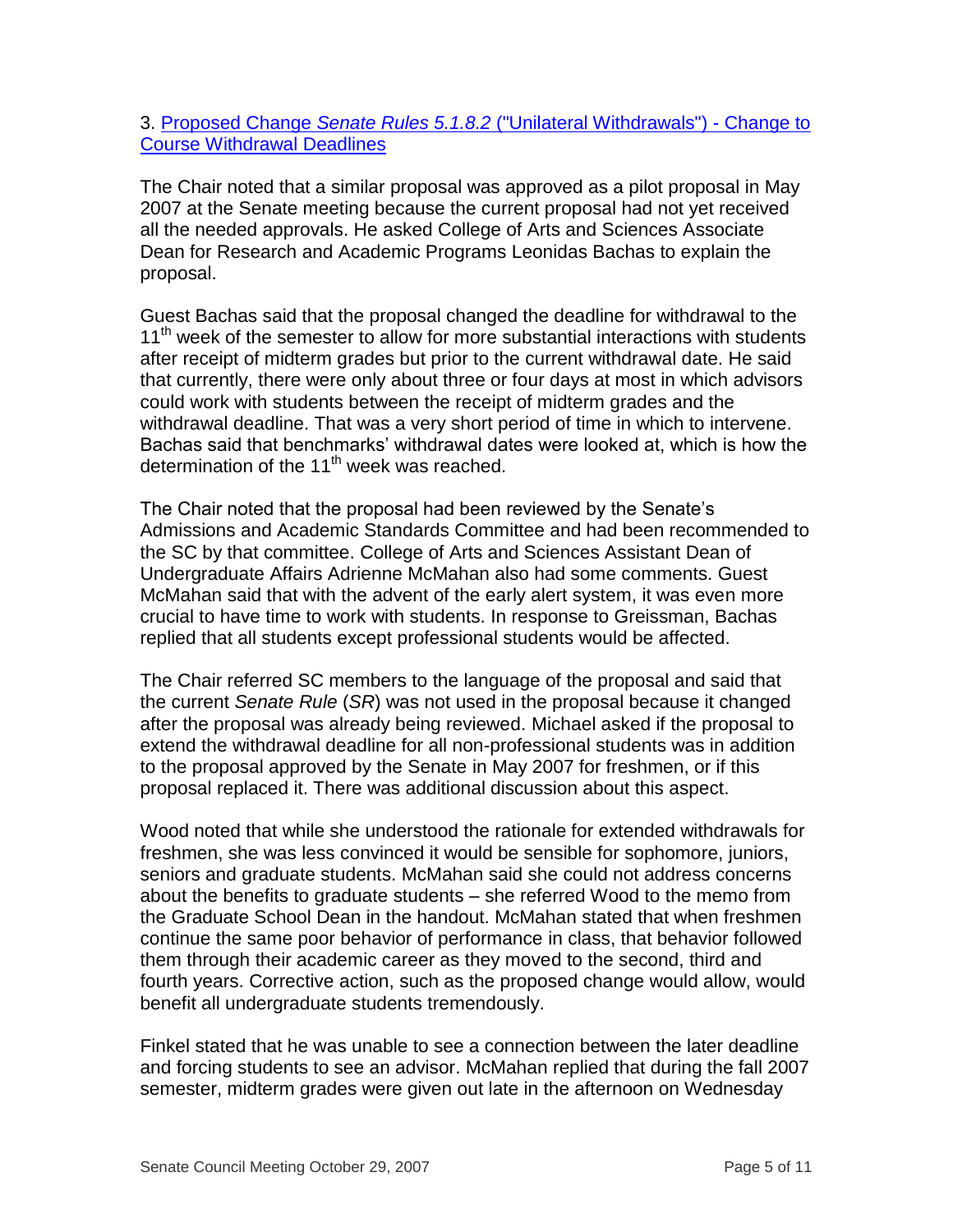and the withdrawal deadline was a day and a half later on Friday. That offered about 24 hours in which to contact students who were in danger of failing. In response to Finkel's question about the amount of time to work with students, McMahan replied that they could put a stop on a student's record, which would indeed force the student to interact with their advisor. Finkel noted that if a stop was put on the student's record, the student would be unable to withdraw or register during priority registration. Furthermore, the deadline change would not affect the ability of advisors to force students to interact with an advisor about a poor grade, but just changed the amount of time during which an advisor could locate the student to talk with them.

Bachas noted that putting a stop on the record was not the best practice. Last semester, emails were sent to students to try to get them to meet with an advisor, but it was near to impossible to email the student, schedule a meeting time and withdraw all prior to the withdrawal deadline. He said it was important to create an environment in which there was sufficient time to talk with students, not necessarily force them to meet. McMahan noted that a few years ago, prior to the increasing size of freshmen enrollments, stops were put on all students who were failing, but the sheer size of current enrollments prohibited that.

Piascik commented that while she understood Finkel's point about not being able to force students, she did believe the proposal would allow for valuable extra time to alert students to the options open to them, even though not every student would take advantage of that. There would be a good number of responsive students, however, who would benefit greatly.

Greissman opined that the proposal would not just move the deadline, but also give students a more objective sense of their academic performance. In the absence of midterm grades, a student might not realize their performance was lacking. Now that midterm grades were available, it seemed a shame to give students that necessary performance information without sufficient time in which to do something about it.

The Chair then requested a motion from SC members, if they were so inclined. Michael began a discussion among other SC members about whether or not this proposal replaced or was in addition to the changes withdrawal deadline for freshmen (at 12 weeks).

After additional discussion, Wood **moved** that the Undergraduate Council's opinion be solicited as to whether the proposal to change withdrawal dates for all non-professional students to the 11<sup>th</sup> week should stand, or if the Undergraduate Council preferred that freshmen continue to have until the  $12<sup>th</sup>$  week. Piascik **seconded**. In response to Finkel, the Chair replied that once the Undergraduate Council offered an opinion, the proposal would return to the SC for a second and final review.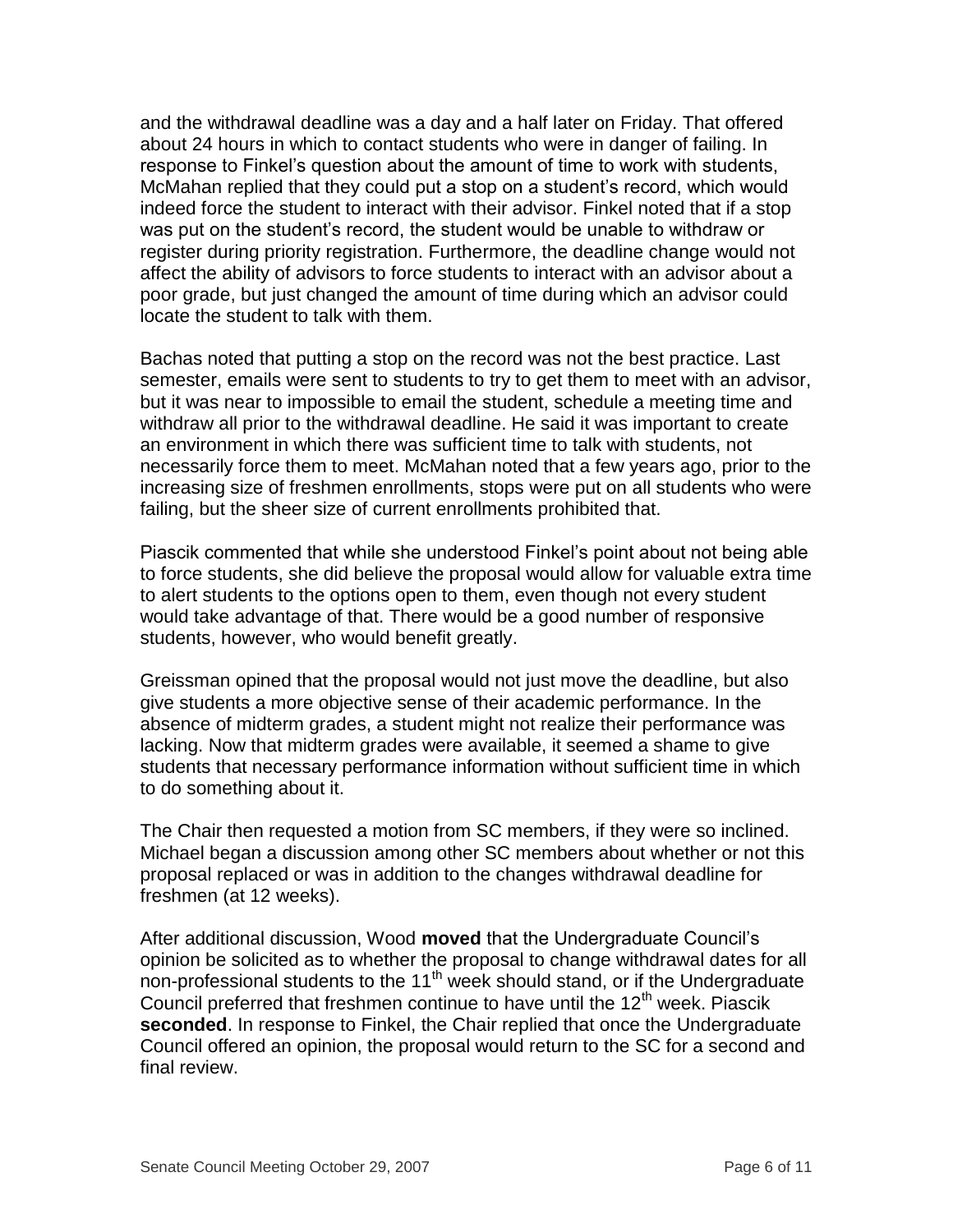A **vote** was taken on the motion to solicit the opinion of the Undergraduate Council as to whether the proposal to change withdrawal dates for all nonprofessional students to the 11<sup>th</sup> week should stand, or if the Undergraduate Council preferred that freshmen continue to have until the  $12<sup>th</sup>$  week to withdraw. The motion **passed** with six in favor and three against.

## 4. [Proposed Change to](http://www.uky.edu/USC/New/files/20071029/Automate%20Repeat%20Option%20Process_Complete_TO%20SC.pdf) *Senate Rules 5.3.1.1* ("Repeat Option") - Automate the [Repeat Option](http://www.uky.edu/USC/New/files/20071029/Automate%20Repeat%20Option%20Process_Complete_TO%20SC.pdf)

Bachas said that the primary intent of the proposal was to automate the Repeat Option through the SAP system. McMahan added that in addition, the dean's signature would not be required to repeat a course. The Chair asked Associate Registrar Jacquie Hager if she had any comments.

Guest Hager replied that the Office of the Registrar (Registrar) was not set up to advise students. Given the recent changes to duplicate credit, it would be important to have students manage their Repeat Options very carefully. She expressed concern about students going directly to the Registrar without the benefit of any advising.

Thelin noted that the SC often relied on Hager. He asked Hager to recommend a solution. Hager responded by saying that while the dean's signature was not truly necessary, it would be better to require that an advisor sign off on the repeat after talking with the student to ensure the student understands the Repeat Option. Hager said freshmen especially needed guidance. There had been mistakes in the past in which the college later asked that the original grade be restored; Hager said that if care was not taken to ensure the student understood the process and ramifications from the outset of the Repeat Option process, there would be no end to making changes.

Piascik noted that the rationale for the proposal implied that the request to repeat a course was usually automatically granted. She said it seemed like students were not getting any advising currently. She asked McMahan to comment on Hager's suggestion. The Chair asked for clarification – Greissman replied that granting permission for repeating a course was normally perfunctory. McMahan noted that when at the Undergraduate Council explaining the proposal, some of the smaller colleges with a lower number of majors who advised every student who requested a Repeat Option wanted to add language that the students would see an advisor, but that language was not in the proposal. Bachas said that it was acceptable to have an advisor sign off on any request to repeat a course.

In response to Michael, Hager confirmed that every UK student had an advisor. Michael noted that he rarely interacted with undergraduate students, but he wondered if a given student would be able to understand the regulations involved. He said that as chair of the Senate's Rules and Elections Committee he worked with *SR* all the time yet understanding the details and nuances were sometimes difficult for him, as well.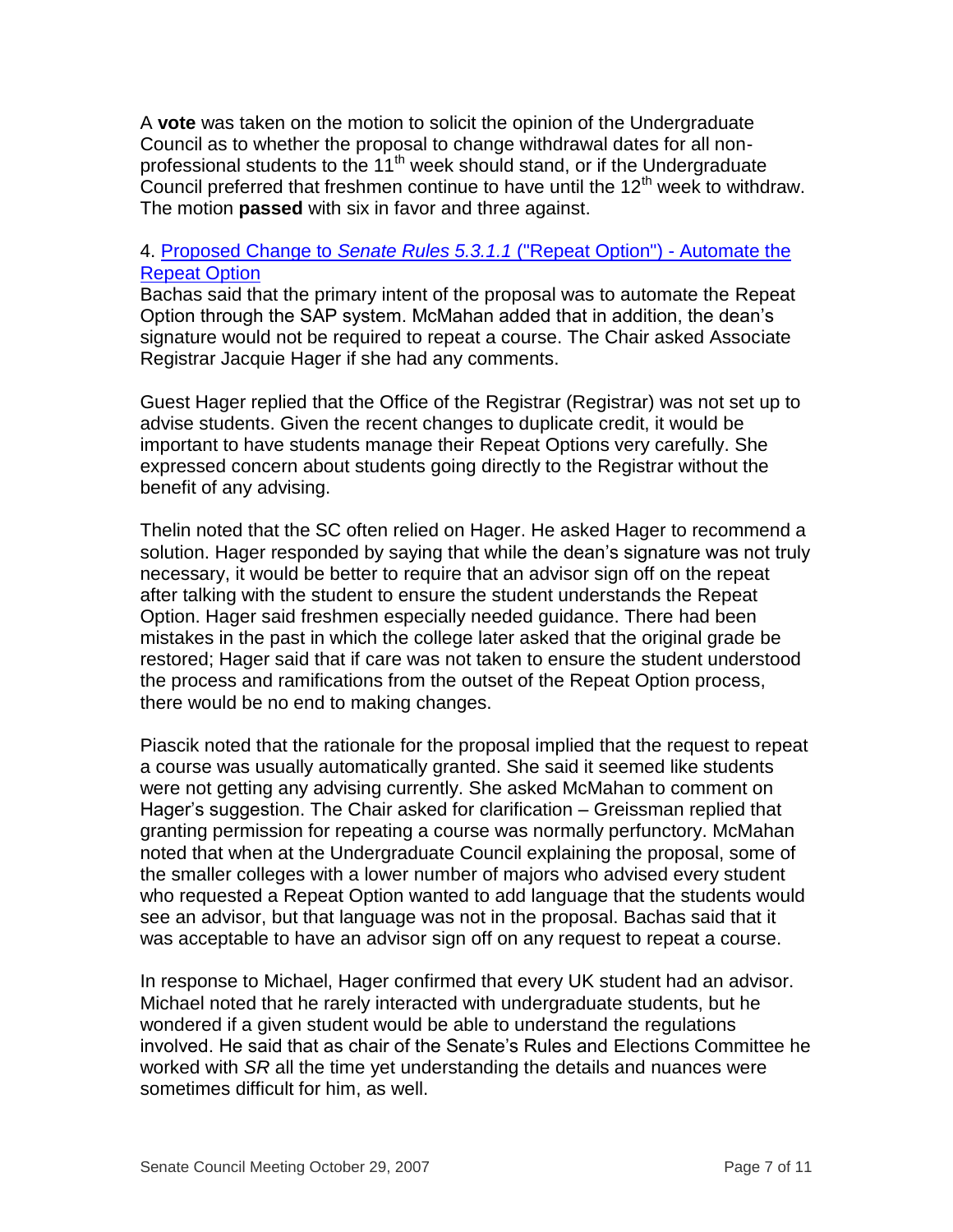Wood asked if the proposal was implementable, e.g. might another college require the dean's signature? Hager said that while she would not classify the proposal as not implementable, it would require very careful screening at the level of the Registrar to ensure those students who had to go through their dean did indeed do so. She said it would be very difficult to manage if there was not consistency across campus. McMahan noted that the current practice of the dean's office reviewing a request for a repeat option was primarily to ensure the student had a repeat option that could be used.

Mrs. Brothers noted that there was an amendment from the Health Care Colleges Council (at the bottom of page five of the proposal) that strongly suggested that a student speak with an advisor prior to being allowed to repeat a course.

The Chair asked if it would be reasonable for this change to be effective for fall 2008 – McMahan said it would be reasonable. The Chair asked that anyone moving a motion include that effective date.

Greissman noted that, as a practical matter, there were two separate issues involved. The first was a question as to whether or not the repeat option process should be automated. If it were to be automated, the second issue was how to reconcile the wish by some colleges for an advisor to be involved in order for the request to be approved.

McMahan said that she agreed with Hager's comments on consistency – there should be one Repeat Option policy for all colleges. In response to Michael, McMahan replied that the dean had never rejected a request for a Repeat Option. Michael then said that a person would still need to check to make sure the rules were being followed – an automated computer process would not solve that issue.

After additional brief discussion, Michael **moved** to replace the third paragraph of *Senate Rules 5.3.1.1* ("A student exercising the repeat option….time prior to graduation.") with the following new language: "A student exercising the repeat option must have the approval of the student's advisor and must notify the Office of the Registrar." (The proposed language from the proposal would also be removed.) This change would become effective in fall 2008 and be sent to the Senate with a positive recommendation. Piascik **seconded**.

Greissman wondered if the motion captured the sense of the desire to automate the process. Hager noted that IRIS personnel were very close to finishing an online degree application system, which would likely automate the repeat option.

There being no further discussion, a **vote** was taken on the motion to replace the third paragraph of *Senate Rules 5.3.1.1* ("A student exercising the repeat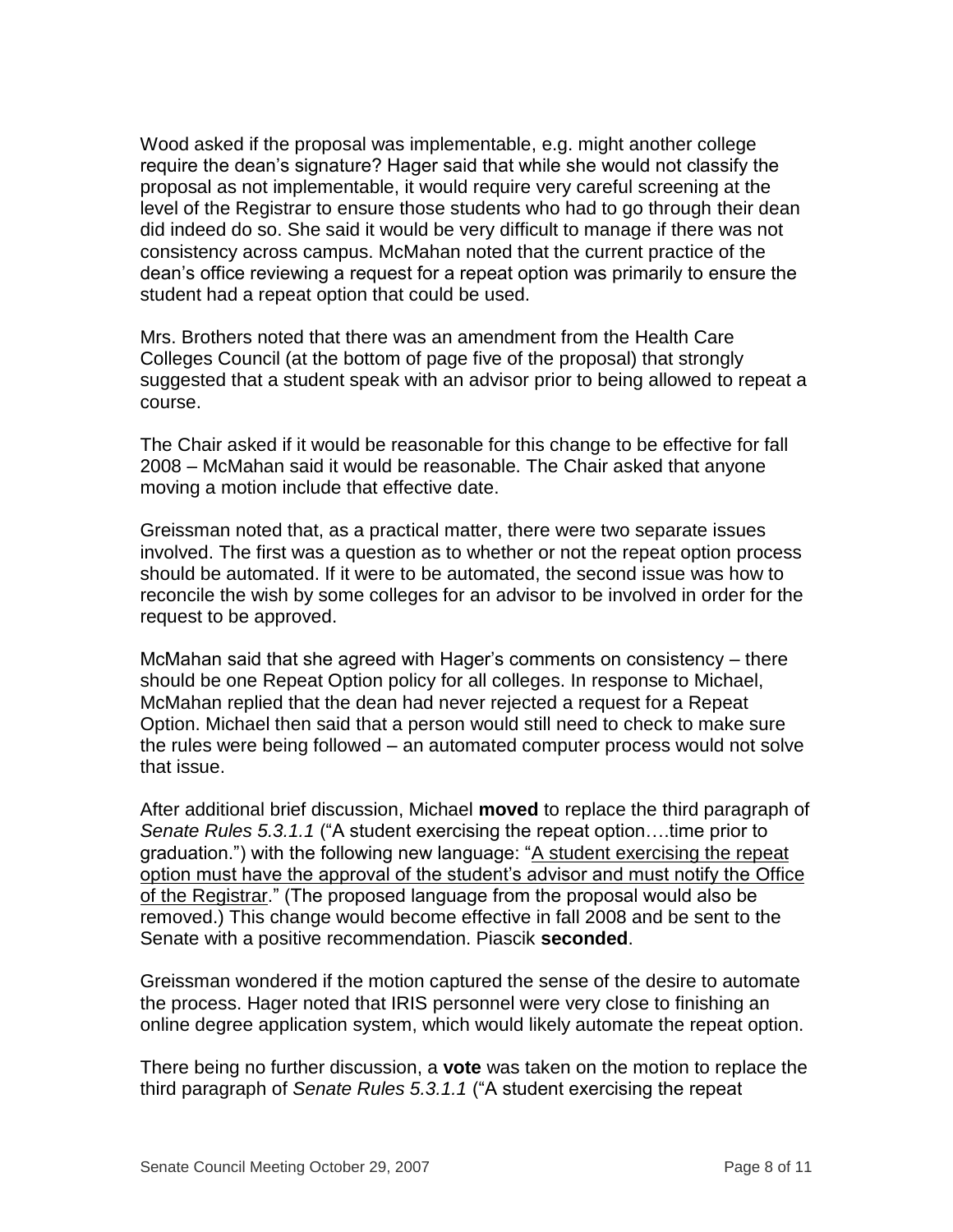option....time prior to graduation.") with the following new language: "A student exercising the repeat option must have the approval of the student's advisor and must notify the Office of the Registrar." (The proposed language from the proposal would also be removed.) This change would become effective in fall 2008 and be sent to the Senate with a positive recommendation. The motion **passed** unanimously.

## 5. [Proposed Change to Senate Rules 5.4.1.1](http://www.uky.edu/USC/New/files/20071029/Standardize%20Degree%20App%20Deadline_Complete_TO%20SC.pdf) ("Undergraduate Application for Degrees") - [Standardize Degree Application Deadlines](http://www.uky.edu/USC/New/files/20071029/Standardize%20Degree%20App%20Deadline_Complete_TO%20SC.pdf)

Bachas noted that this proposal would not affect graduate students – it would only apply to undergraduates. He said that if a student was in the last semester and was missing a course, it was hard time-wise to locate the student and address the issue. He said the move of the deadline to the previous semester would help. McMahan added that the proposal not only wished to move the date, but also to make the date a fixed deadline. Currently, the deadlines for degree applications floated according to the calendar.

Hager stated that she fully supported the proposal. She suggested, though, that the summer degree application deadline be moved back further to February. She explained that this had been the second year during which summer degrees were awarded late (in September) and not posted to the transcript in a timely manner. She said if a student finished degree work in August, it was not fair to not award the degree until September. She said that by moving the date, there would be sufficient time toward the end of the spring semester to get the degrees approved by the Senate and Board of Trustees prior to the beginning of summer.

In response to the Chair, McMahan indicated that such a change was acceptable. Hager answered a question from Michael by confirming that the May, August and December degrees were the only times degrees were awarded, although she did note that the College of Medicine had a June date. Hager asked McMahan if she knew why the Graduate Council (GC) had stated this change would not apply to graduate students. McMahan responded that when students were working on a dissertation, some students wanted to have more fluid dates for applications. The GC did not, however, think the deadline dates in and of themselves were unreasonable for others.

The Chair asked McMahan about an effective date – she replied that fall 2008 would be fine. Hager clarified that a fall 2008 effective date meant that it would be effective in fall 2008 for May 2009 degrees.

Michael **moved** to send the revisions to *Senate Rules 5.4.1.1* regarding the change to fixed degree application dates, with the change from April to February for summer/August degrees to the Senate with a positive recommendation to be first effective in fall 2008 for May 2009 degrees. Wood **seconded**.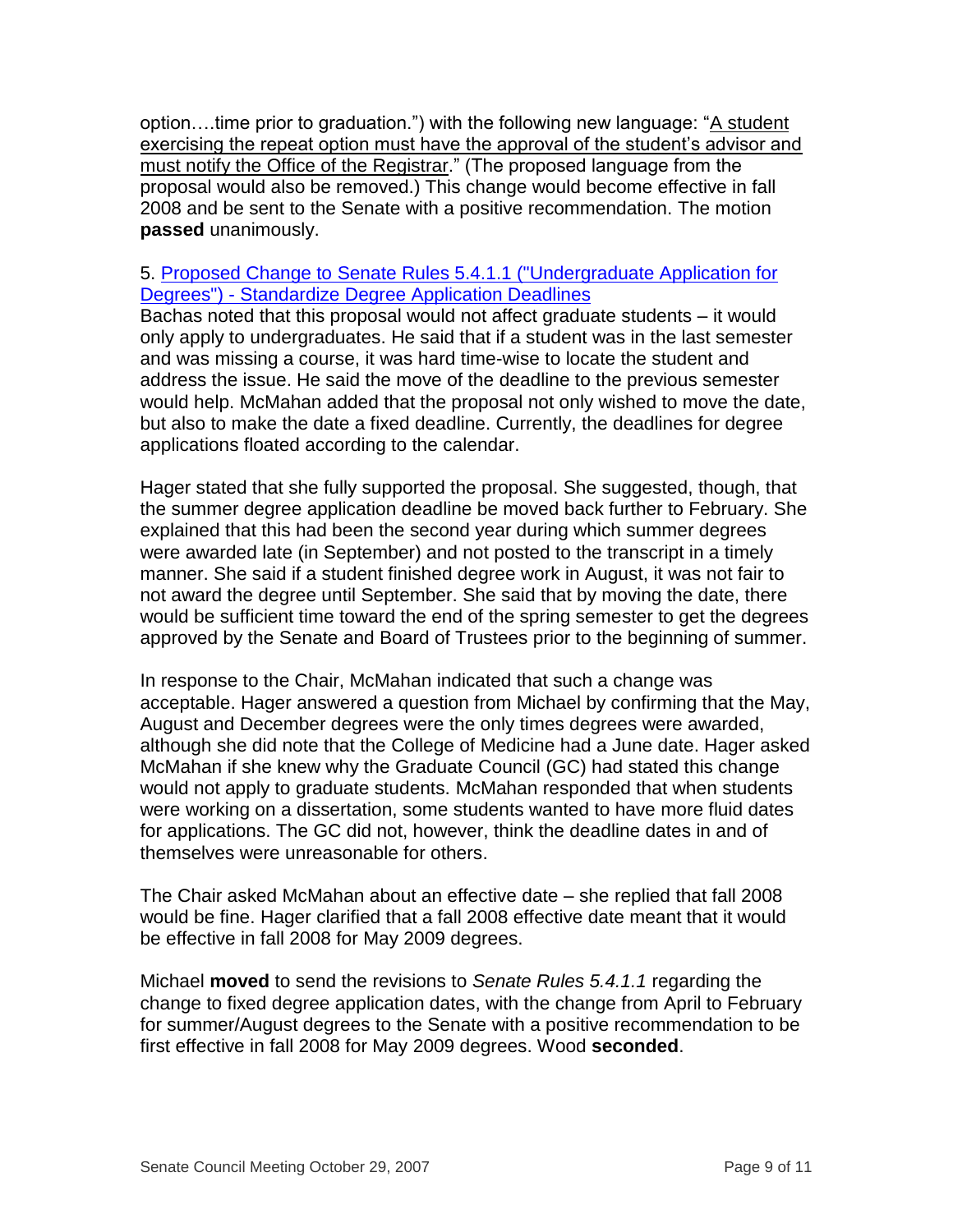Finkel pointed out that the language used in the proposal differed from the current language. He **moved to amend the motion** to request the Senate's Rules and Elections Committee formalize the wording prior to Senate review, particularly to clarify the rules for undergraduate and graduate students. Piascik **seconded**. A **vote** was taken on the amendment, which **passed** with seven in favor, one against and one abstaining.

Michael wanted to make sure all those present understood that if the deadline date fell on a holiday or weekend, that all agreed that the next business day would be the deadline. McMahan objected, saying that a fixed deadline was part of the impetus for the proposal. This began a discussion among SC members and guests about the matter, with Hager noting that when the calendar was sent to the Senate for approval, the "next business day" dates would be on the calendar, without fixed dates. After a short period of time, McMahan suggested that the fixed dates be implemented only after the degree application process was automated through SAP. The Chair asked Michael if he wished to amend his motion. Michael replied that it seemed fine as it – when the process became automated, the deadline would automatically be a fixed date, since there would no longer be any "regular business hours" concerns, i.e. students could electronically apply for a degree regardless of the time or day.

A **vote** was taken on the motion to send the revisions to *Senate Rules 5.4.1.1* regarding the change to fixed degree application dates, with the change from April to February for summer/August degrees to the Senate with a positive recommendation to be first effective in fall 2008 for May 2009 degrees, after review by the Senate's Rules and Elections Committee to formalize the wording, particularly to clarify the rules for undergraduate and graduate students. The motion **passed** unanimously.

The Chair thanked guests for attending. After the guests departed, Wood noted that the proposal might not be implementable because all graduate students did not have advisors – she thought during discussion that the proposal to automate the Repeat Option had applied only to undergraduates, but now she was not sure. Finkel noted that due to the language of the *SR*, it must apply only to undergraduates. The language in *SR 5.3.1.1* stated that the repeat option had to be used prior to graduation, and immediately following that text, "graduation" was defined as the receipt of a bachelor's or equivalent degree. Thus, the Repeat Option changes would only apply to undergraduates.

There was a brief discussion during which Greissman mentioned that it seemed reasonable that the general education revision might better be discussed subsequent to any substantial revisions, should substantial revisions be required. He said he could not speak for the USP Reform Committee, but rather was offering an educated opinion.